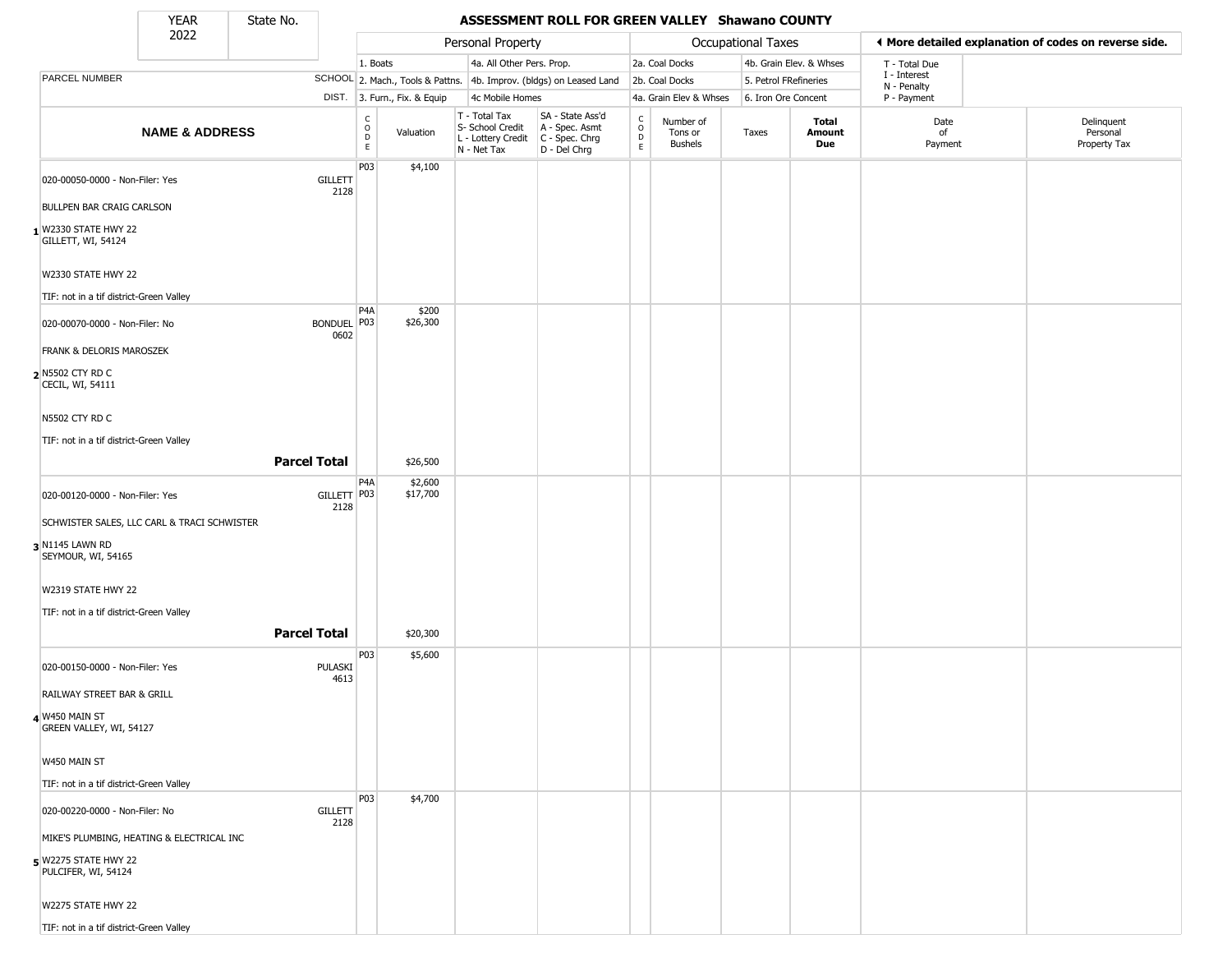|                                                               | <b>YEAR</b>               | State No.           |                        |                                   |                              |                                                                        |                                                                        |                         | ASSESSMENT ROLL FOR GREEN VALLEY Shawano COUNTY |                    |                         |                             |                                                       |  |  |  |
|---------------------------------------------------------------|---------------------------|---------------------|------------------------|-----------------------------------|------------------------------|------------------------------------------------------------------------|------------------------------------------------------------------------|-------------------------|-------------------------------------------------|--------------------|-------------------------|-----------------------------|-------------------------------------------------------|--|--|--|
|                                                               | 2022                      |                     |                        | Personal Property                 |                              |                                                                        |                                                                        |                         |                                                 | Occupational Taxes |                         |                             | ♦ More detailed explanation of codes on reverse side. |  |  |  |
|                                                               |                           |                     |                        | 1. Boats                          |                              | 4a. All Other Pers. Prop.                                              |                                                                        |                         | 2a. Coal Docks                                  |                    | 4b. Grain Elev. & Whses | T - Total Due               |                                                       |  |  |  |
| PARCEL NUMBER                                                 |                           |                     |                        |                                   |                              |                                                                        | SCHOOL 2. Mach., Tools & Pattns. 4b. Improv. (bldgs) on Leased Land    |                         | 2b. Coal Docks                                  |                    | 5. Petrol FRefineries   | I - Interest<br>N - Penalty |                                                       |  |  |  |
|                                                               |                           |                     |                        |                                   | DIST. 3. Furn., Fix. & Equip | 4c Mobile Homes                                                        |                                                                        |                         | 4a. Grain Elev & Whses                          |                    | 6. Iron Ore Concent     | P - Payment                 |                                                       |  |  |  |
|                                                               | <b>NAME &amp; ADDRESS</b> |                     |                        | $\frac{C}{O}$<br>D<br>$\mathsf E$ | Valuation                    | T - Total Tax<br>S- School Credit<br>L - Lottery Credit<br>N - Net Tax | SA - State Ass'd<br>A - Spec. Asmt<br>$C - Spec. Chrg$<br>D - Del Chrg | $\frac{C}{O}$<br>D<br>E | Number of<br>Tons or<br><b>Bushels</b>          | Taxes              | Total<br>Amount<br>Due  | Date<br>of<br>Payment       | Delinquent<br>Personal<br>Property Tax                |  |  |  |
| 020-00270-0000 - Non-Filer: No                                |                           |                     | <b>GILLETT</b><br>2128 | P03                               | \$4,900                      |                                                                        |                                                                        |                         |                                                 |                    |                         |                             |                                                       |  |  |  |
| DISH NETWORK, LLC                                             |                           |                     |                        |                                   |                              |                                                                        |                                                                        |                         |                                                 |                    |                         |                             |                                                       |  |  |  |
| 6 PO BOX 6623<br>ENGLEWOOD, CO, 80155                         |                           |                     |                        |                                   |                              |                                                                        |                                                                        |                         |                                                 |                    |                         |                             |                                                       |  |  |  |
| VARIOUS                                                       |                           |                     |                        |                                   |                              |                                                                        |                                                                        |                         |                                                 |                    |                         |                             |                                                       |  |  |  |
| TIF: not in a tif district-Green Valley                       |                           |                     |                        |                                   |                              |                                                                        |                                                                        |                         |                                                 |                    |                         |                             |                                                       |  |  |  |
| 020-00320-0000 - Non-Filer: Yes                               |                           |                     | PULASKI P4A<br>4613    | P03                               | \$1,400<br>\$2,600           |                                                                        |                                                                        |                         |                                                 |                    |                         |                             |                                                       |  |  |  |
| P&C SANITATION PAUL MARKS                                     |                           |                     |                        |                                   |                              |                                                                        |                                                                        |                         |                                                 |                    |                         |                             |                                                       |  |  |  |
| 7 N8481 TOWN HALL RD<br>BLACK CREEK, WI, 54106                |                           |                     |                        |                                   |                              |                                                                        |                                                                        |                         |                                                 |                    |                         |                             |                                                       |  |  |  |
| N5727 CO-OP AVE                                               |                           |                     |                        |                                   |                              |                                                                        |                                                                        |                         |                                                 |                    |                         |                             |                                                       |  |  |  |
| TIF: not in a tif district-Green Valley                       |                           |                     |                        |                                   |                              |                                                                        |                                                                        |                         |                                                 |                    |                         |                             |                                                       |  |  |  |
|                                                               |                           | <b>Parcel Total</b> |                        |                                   | \$4,000                      |                                                                        |                                                                        |                         |                                                 |                    |                         |                             |                                                       |  |  |  |
|                                                               |                           |                     |                        | P <sub>03</sub>                   | \$2,500                      |                                                                        |                                                                        |                         |                                                 |                    |                         |                             |                                                       |  |  |  |
| 020-00322-0000 - Non-Filer: No<br>DIRECTV, LLC C/O KROLL, LLC |                           |                     | <b>GILLETT</b><br>2128 |                                   |                              |                                                                        |                                                                        |                         |                                                 |                    |                         |                             |                                                       |  |  |  |
|                                                               |                           |                     |                        |                                   |                              |                                                                        |                                                                        |                         |                                                 |                    |                         |                             |                                                       |  |  |  |
| 8 PO BOX 2789<br>ADDISON, TX, 75001                           |                           |                     |                        |                                   |                              |                                                                        |                                                                        |                         |                                                 |                    |                         |                             |                                                       |  |  |  |
| VARIOUS                                                       |                           |                     |                        |                                   |                              |                                                                        |                                                                        |                         |                                                 |                    |                         |                             |                                                       |  |  |  |
| TIF: not in a tif district-Green Valley                       |                           |                     |                        |                                   |                              |                                                                        |                                                                        |                         |                                                 |                    |                         |                             |                                                       |  |  |  |
| 020-00323-0000 - Non-Filer: No                                |                           |                     | PULASKI P03<br>4613    | P <sub>4</sub> A                  | \$200<br>\$700               |                                                                        |                                                                        |                         |                                                 |                    |                         |                             |                                                       |  |  |  |
| <b>GREEN VALLEY SERVICE</b>                                   |                           |                     |                        |                                   |                              |                                                                        |                                                                        |                         |                                                 |                    |                         |                             |                                                       |  |  |  |
| $\rho$ N5727 CO-OP AVE<br>GREEN VALLEY, WI, 54127             |                           |                     |                        |                                   |                              |                                                                        |                                                                        |                         |                                                 |                    |                         |                             |                                                       |  |  |  |
| N5727 CO-OP AVE                                               |                           |                     |                        |                                   |                              |                                                                        |                                                                        |                         |                                                 |                    |                         |                             |                                                       |  |  |  |
| TIF: not in a tif district-Green Valley                       |                           |                     |                        |                                   |                              |                                                                        |                                                                        |                         |                                                 |                    |                         |                             |                                                       |  |  |  |
|                                                               |                           | <b>Parcel Total</b> |                        |                                   | \$900                        |                                                                        |                                                                        |                         |                                                 |                    |                         |                             |                                                       |  |  |  |
|                                                               |                           |                     |                        | P4B                               | \$800                        |                                                                        |                                                                        |                         |                                                 |                    |                         |                             |                                                       |  |  |  |
| 020-00328-0000 - Non-Filer: No                                |                           |                     | <b>GILLETT</b><br>2128 |                                   |                              |                                                                        |                                                                        |                         |                                                 |                    |                         |                             |                                                       |  |  |  |
| DUANE K ARMITAGE PP4B                                         |                           |                     |                        |                                   |                              |                                                                        |                                                                        |                         |                                                 |                    |                         |                             |                                                       |  |  |  |
| 10 2313 BRANTWOOD DR<br>NEENAH, WI, 54956                     |                           |                     |                        |                                   |                              |                                                                        |                                                                        |                         |                                                 |                    |                         |                             |                                                       |  |  |  |
| N6237 WAHL RD                                                 |                           |                     |                        |                                   |                              |                                                                        |                                                                        |                         |                                                 |                    |                         |                             |                                                       |  |  |  |

TIF: not in a tif district-Green Valley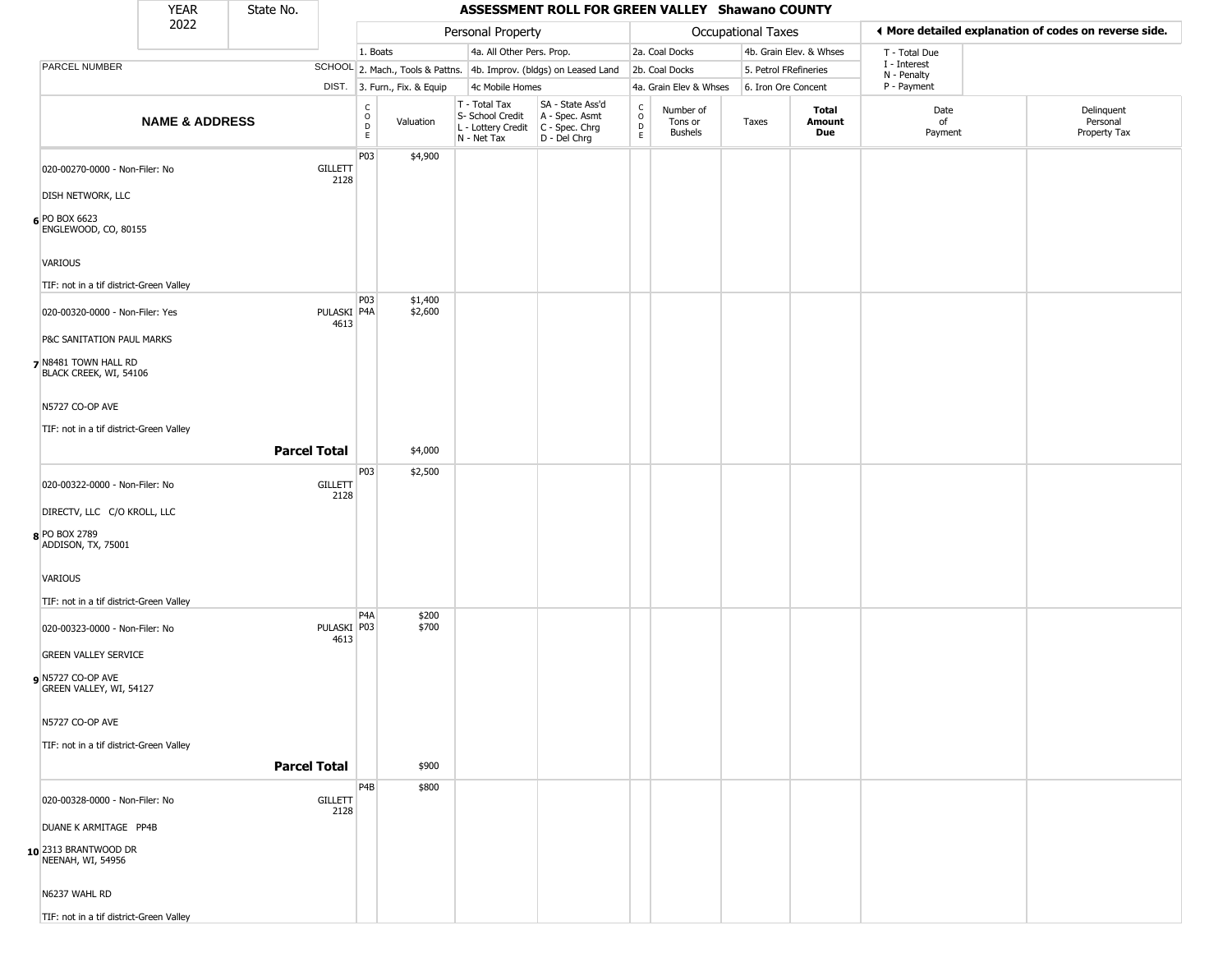|                                    | <b>YEAR</b>                                                                                                                      |      | State No. |                        |                        |                                                                        |                                                                      | ASSESSMENT ROLL FOR GREEN VALLEY Shawano COUNTY |                                        |                |                       |                               |                             |                                                       |  |                                        |
|------------------------------------|----------------------------------------------------------------------------------------------------------------------------------|------|-----------|------------------------|------------------------|------------------------------------------------------------------------|----------------------------------------------------------------------|-------------------------------------------------|----------------------------------------|----------------|-----------------------|-------------------------------|-----------------------------|-------------------------------------------------------|--|----------------------------------------|
|                                    | <b>PARCEL NUMBER</b><br>020-00338-0000 - Non-Filer: No                                                                           | 2022 |           |                        | Personal Property      |                                                                        |                                                                      |                                                 | <b>Occupational Taxes</b>              |                |                       |                               |                             | ♦ More detailed explanation of codes on reverse side. |  |                                        |
|                                    |                                                                                                                                  |      |           |                        | 1. Boats               |                                                                        | 4a. All Other Pers. Prop.                                            |                                                 |                                        | 2a. Coal Docks |                       |                               | 4b. Grain Elev. & Whses     | T - Total Due                                         |  | Delinquent<br>Personal<br>Property Tax |
|                                    |                                                                                                                                  |      |           |                        |                        |                                                                        | SCHOOL 2. Mach., Tools & Pattns. 4b. Improv. (bldgs) on Leased Land  |                                                 | 2b. Coal Docks                         |                | 5. Petrol FRefineries |                               | I - Interest<br>N - Penalty |                                                       |  |                                        |
|                                    |                                                                                                                                  |      |           | DIST.                  | 3. Furn., Fix. & Equip |                                                                        | 4c Mobile Homes                                                      |                                                 | 4a. Grain Elev & Whses                 |                |                       | 6. Iron Ore Concent           |                             | P - Payment                                           |  |                                        |
|                                    | <b>NAME &amp; ADDRESS</b>                                                                                                        |      |           |                        | Valuation              | T - Total Tax<br>S- School Credit<br>L - Lottery Credit<br>N - Net Tax | SA - State Ass'd<br>A - Spec. Asmt<br>C - Spec. Chrg<br>D - Del Chrq | $\begin{matrix} 0 \\ 0 \\ D \end{matrix}$<br>E  | Number of<br>Tons or<br><b>Bushels</b> |                | Taxes                 | <b>Total</b><br>Amount<br>Due | Date<br>ot<br>Payment       |                                                       |  |                                        |
|                                    | AMERIGAS PROPANE, LP<br>11 PO BOX 1240<br>MANCHESTER, NH, 03105<br>W2006 HOLY HILL RD<br>TIF: not in a tif district-Green Valley |      |           | <b>GILLETT</b><br>2128 | P <sub>4</sub> A       | \$100                                                                  |                                                                      |                                                 |                                        |                |                       |                               |                             |                                                       |  |                                        |
| <b>TOTALS</b><br>NO. OF PARCELS 11 |                                                                                                                                  |      | 74,400.00 |                        |                        |                                                                        |                                                                      |                                                 |                                        |                |                       |                               |                             |                                                       |  |                                        |